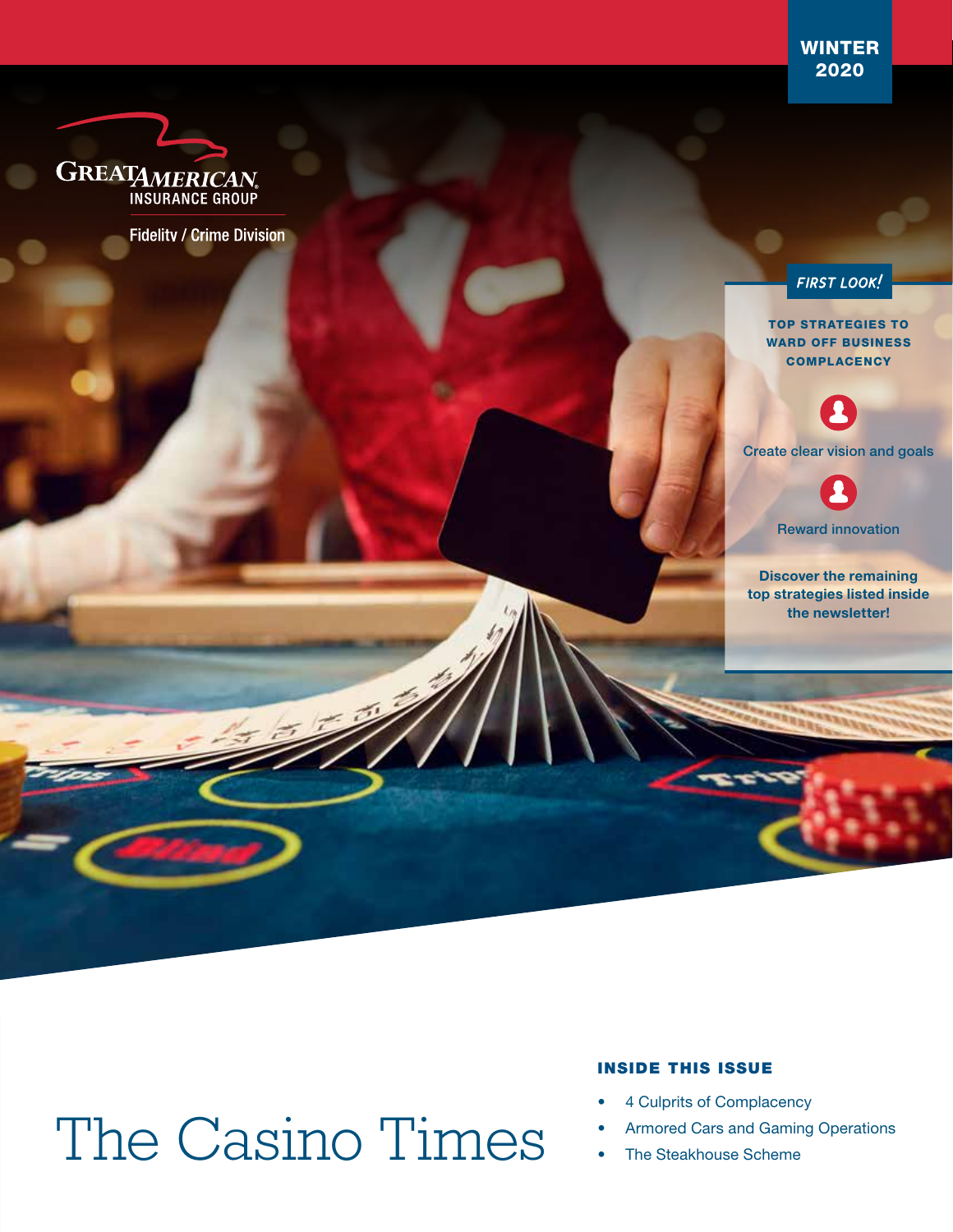

"Complacency is the last hurdle standing between any team and its potential greatness"

*Pat Riley Former NBA Coach and Player*

## Seven Strategies for warding off business complacency

- 1. Be clear on your long-term vision (no more than 2 years out) and your short-term goals needed to make that vision a reality.
- 2. Have a specific plan for each day.
- 3. Give yourself specific time each year (no more than an hour) to think strategically and evaluate where you are and if you are heading in the right direction.
- 4. Challenge your team to think.
- 5. Encourage and reward innovation.
- 6. Create a formal process to learn from mistakes.
- 7. Invest time and money to improve your skills and knowledge.

## 4 Culprits of **Complacency**

Lowers & Associates October 29, 2019

You've done the important legwork to protect your business against undue risk. You've conducted a threat

assessment, reviewed security measures, fortified your IT infrastructure, put controls into place, built a business continuity plan, and trained your people. So now what?

Though you've taken great measures to prevent and/ or mitigate losses, if people fail to consistently follow through with the day-in day-out responsibilities required to keep risks in check, it is all in jeopardy.

Complacency is the enemy of excellence and can be the single largest threat to any business. It can lead to massive failure, and once complacency takes root in an organization, it's hard to change course. Complacency is the sense of quiet pleasure or security usually accompanied by a lack of awareness of potential dangers or deficiencies.

Consider the infamous example of the Deepwater Horizon explosion which killed 11 people, injured 126, and caused an oil spill that took three months to get under control. According to a federal report, this catastrophe was a result of:

- Poor risk management
- Last-minute changes to plans
- Failure to observe and respond to critical indicators
- Inadequate well control response
- Insufficient emergency bridge response training

In a nutshell, complacency. Here are four common causes of complacency and how to steer clear of them.

#### 1. Foregoing a "Moment of Insight"

Insights, or "eureka moments," abound in our personal lives, society and workplace. We experience a sudden understanding of something that was previously unknown or incomprehensible. A series of seemingly unrelated incidents suddenly reveals a clear pattern.

In the context of risk mitigation these moments happen frequently. Businesses connect the dots between the events happening around them (e.g., wide area disasters, data hacking incidents) and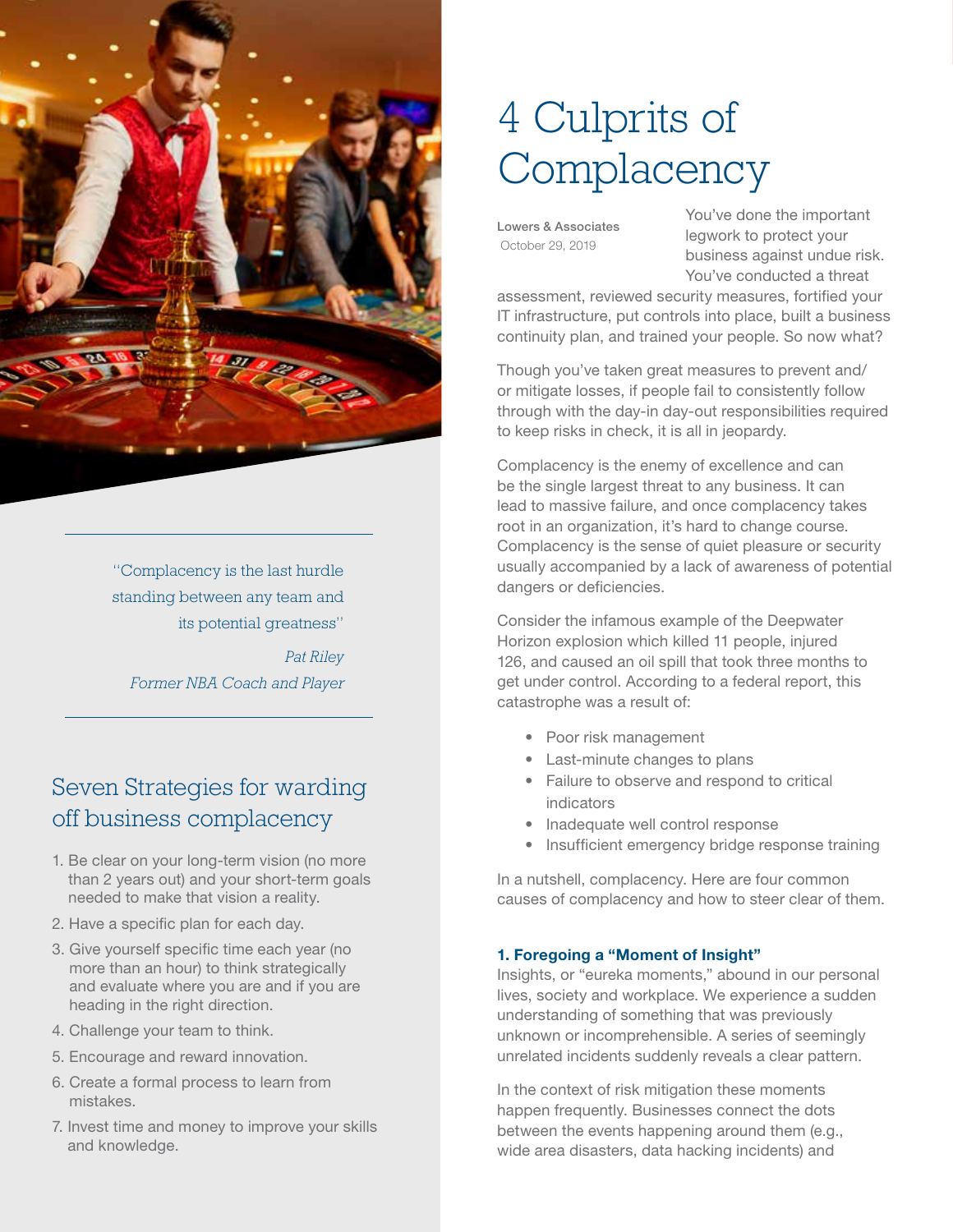make the adjustments they need to make in their own operations to stay protected (e.g., creation of disaster recovery plans, beefed up cybersecurity).

Despite a clear moment of insight, people fail to act because of a lack of leadership or sense of urgency. They are focused on what's in front of them – the objectives, processes, and budgets – rather than presenting a compelling vision for the company.

This is especially true during times of change. The thinking being, "The crisis isn't imminent, and we already have so much on our plates."

Brent Gleeson, the author of TakingPoint, says, "Most organizations that continue to succeed and innovate have a culture poised for positive change and taking a risk. They don't wait for the ship to spring a leak. They proactively and constantly set aggressive goals. They sometimes even intentionally develop a sense of urgency."

#### 2. Maintaining a Sense of Overconfidence

Another reason why organizations stay in a state of complacency is due to an excessive sense of self-confidence, which can express itself in different ways.

Whether it's a statistical calculation, illusion of preparedness, or outright arrogance, people operating with this mindset are inviting problems. Teams might even take a cue from management and begin letting practices and policies slide. Examples of this include:

- Someone leaves the door propped open while running an errand
- Outdated crisis communication plans
- Passwords aren't decommissioned when an employee quits

#### 3. Having a False Sense of Reality

It's human nature to be lulled into complacency, especially if you've lived the same basic existence in the same company for years on end. You come to believe you've lived pretty much every scenario and can reliably predict the outcome of most situations. When we believe we know the answers, our creativity and ability to proactively plan for potential threats become stagnant.

The key in these situations is to have a learning mindset, to be curious, ask questions and think more deeply. Jeffrey Simmons, President and CEO of Elanco, says it's helpful to "find people who make you feel uncomfortable, who help you learn a new skill or broaden your perspective."

#### 4. The Tendency to Make Excuses

Similar to having a false sense of reality, complacency thrives with people and environments where excuses are made and accepted. Some of the common excuses that lead to inaction include:

- Failure to conduct quarterly safety trainings
- Absence of consistent background checks
- Failure to conduct due diligence with a new business partner

## Benefits of a third-party armored car company for gaming operations

The utilization of an armored car company is something to consider for any operation that handles cash. As casinos are a high cash intensive business, it really is in their best interest to contract with a third-party company for all of their deposits and delivery of cash and securities. Benefits of an armored carrier include:

- Trained and licensed professionals with experience and knowledge of the cash-intransit industry.
- Decreases risk of theft, both internal and external.
- Increases organizational efficiency and saves time, freeing up resources to focus on other aspects of operations.
- Security for employees and customers.
- Transfer of risk to armored carrier's cash-in-transit policy.